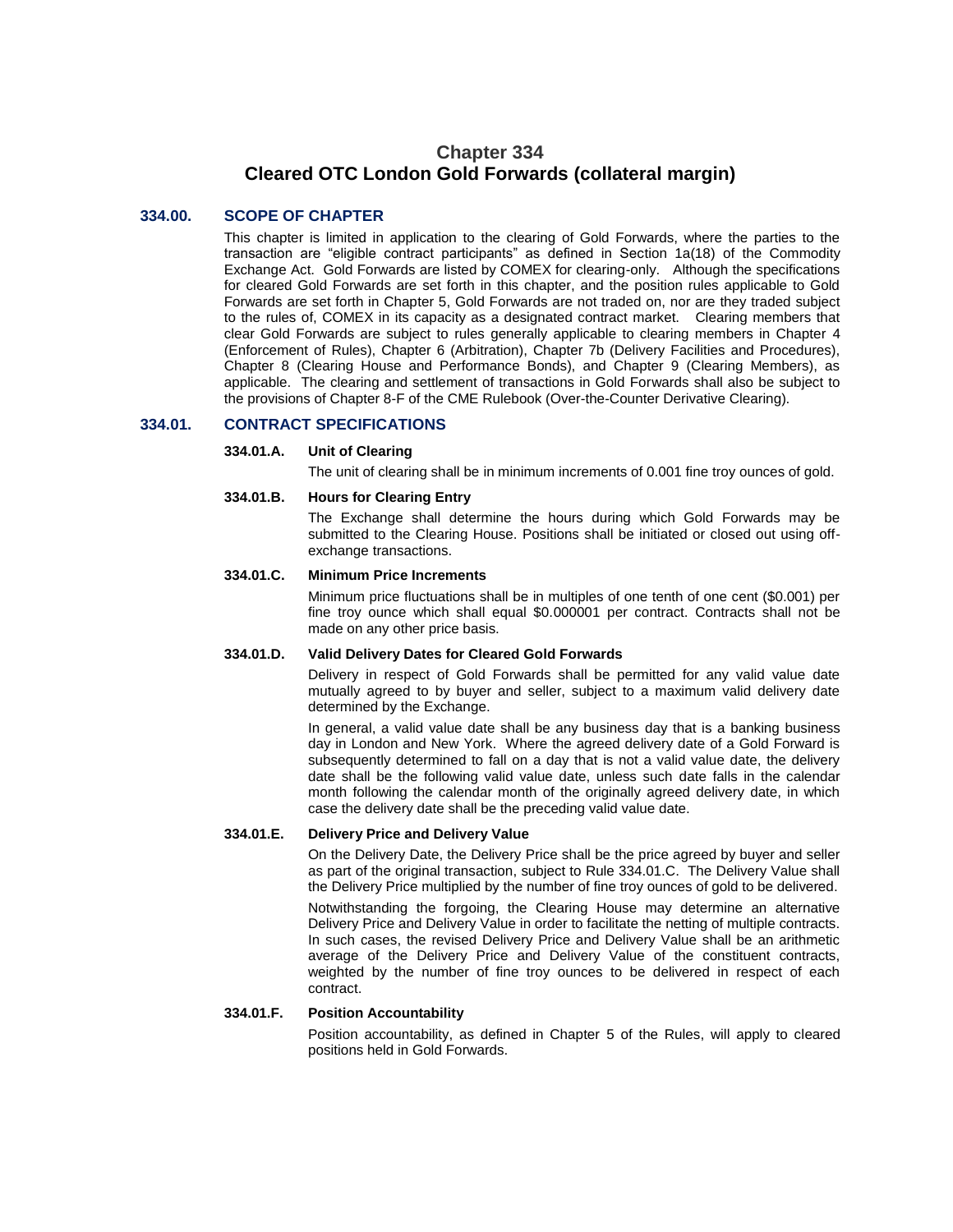# **334.01.G. Last Day of Clearing**

The last day on which a Gold Forward transaction may be submitted for clearing in respect of a specified delivery date shall be one valid business day prior to the delivery date.

# **334.01.H. Liquidation**

(1) At Maturity. After clearing of Gold Forwards in respect of a specified delivery date has ceased, in accordance with Rule 334.01.G. of this chapter, outstanding contracts for such delivery date shall be liquidated by delivery through book-entry transfer as prescribed in Rules 334.01.I and 334.02.

(2) Prior to Maturity. Rule 806 shall not apply to positions in Gold Forwards. Prior to the Delivery Date, positions may be closed out upon the request of the clearing firm to the Clearing House, and in the manner prescribed by the Clearing House.

### **334.01.I. Deliverable Standard**

In respect of Gold Forwards, delivery shall be made through book-entry transfer of gold in 'unallocated' form via an account denominated in gold operated by a member of London Precious Metals Clearing Limited. Such gold shall represent metal which meets or exceeds the standards of the London Bullion Market Association within its Good Delivery Rules and Good Delivery Specifications for 'Loco London' delivery.

### **334.01.J. Contract Modifications**

Specifications shall be fixed as of the first day of clearing of a contract, except that all deliveries must conform to government regulations in force at the time of delivery. If any national or international government agency or body issues an order, ruling, directive or law that conflicts with the requirements of these rules, such order, ruling, directive or law shall be construed to take precedence and become part of these rules and all open and new contracts shall be subject to such government orders.

### **334.02. DELIVERY**

# **334.02.A. Last Day of Clearing**

By the time prescribed by the Clearing House on the Last Day of Clearing, as defined in Rule 334.01.G, Clearing Members having either open long or open short positions shall notify the Clearing House of the following information:

(1) Clearing Members having open long positions (buyers) shall provide the following information in respect of each open position in a manner prescribed by the Clearing House:

(a) the name and address of the long Clearing Member's bank used for the acceptance of gold, and account number; and

(b) the name and address of the long Clearing Member's bank used for the payment of US dollars, and account number.

(2) Clearing Members having open short positions (sellers) shall provide the following information in respect of each open position in a manner prescribed by the Clearing House:

(a) the name and address of the short Clearing Member's bank used for the delivery of gold, and account number; and

(b) the name and address of the short Clearing Member's bank used for the receipt of US dollars, and account number.

# **334.02.B. Day of Delivery**

On the Delivery date,

(1) Clearing Members having open short positions (sellers) shall deliver gold to the account of the Clearing House as specified in Rule 334.01.I., by the time prescribed by the Clearing House.

(2) Clearing Members having open long positions (buyers) shall pay the Delivery Value, as defined in Rule 334.01.E, by such method as prescribed by the Clearing House to the account of the Clearing House, by the time prescribed by the Clearing House.